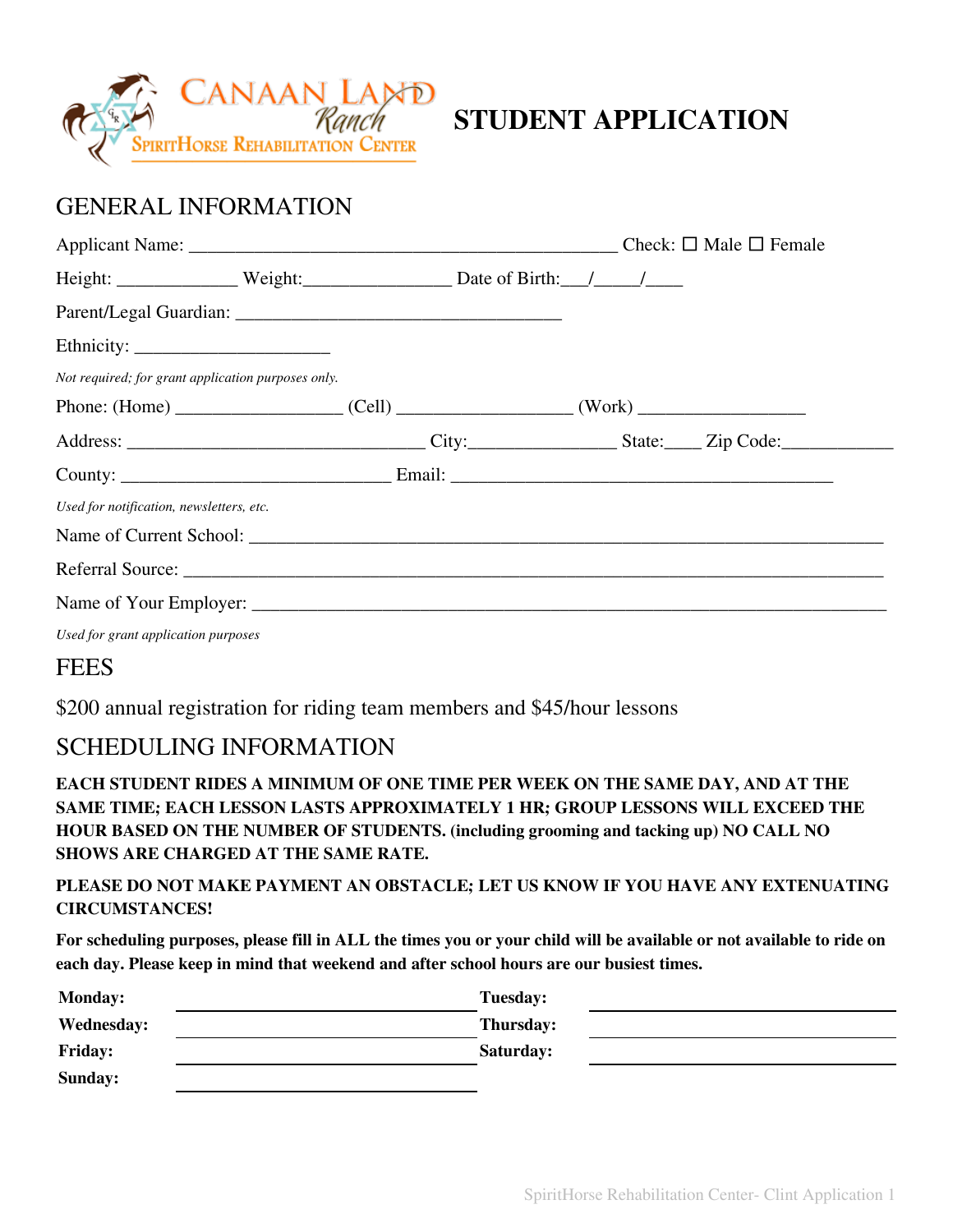### AUTHORIZATION FOR EMERGENCY MEDICAL TREATMENT

| Applicant's Address: ____________________________City: ___________________State: ______Zip Code: _________ |
|------------------------------------------------------------------------------------------------------------|
|                                                                                                            |
| Physician's Name: $\qquad \qquad$ Phone: $\qquad \qquad$ Phone: $\qquad \qquad$                            |
|                                                                                                            |
| Allergies to Medications:                                                                                  |
|                                                                                                            |
|                                                                                                            |
|                                                                                                            |
|                                                                                                            |
|                                                                                                            |
|                                                                                                            |
|                                                                                                            |

In the event emergency medical aid /treatment is required due to illness or injury during the process of receiving services, or while being on the property of the agency, I authorize SpiritHorse Rehabilitation Center to:

1. Secure and retain medical treatment and transportation if needed.

2. Release/volunteer records upon request to the authorized individual or agency involved in the medical emergency treatment.

\*(Please sign the CONSENT PLAN or the NON-CONSENT PLAN on next page)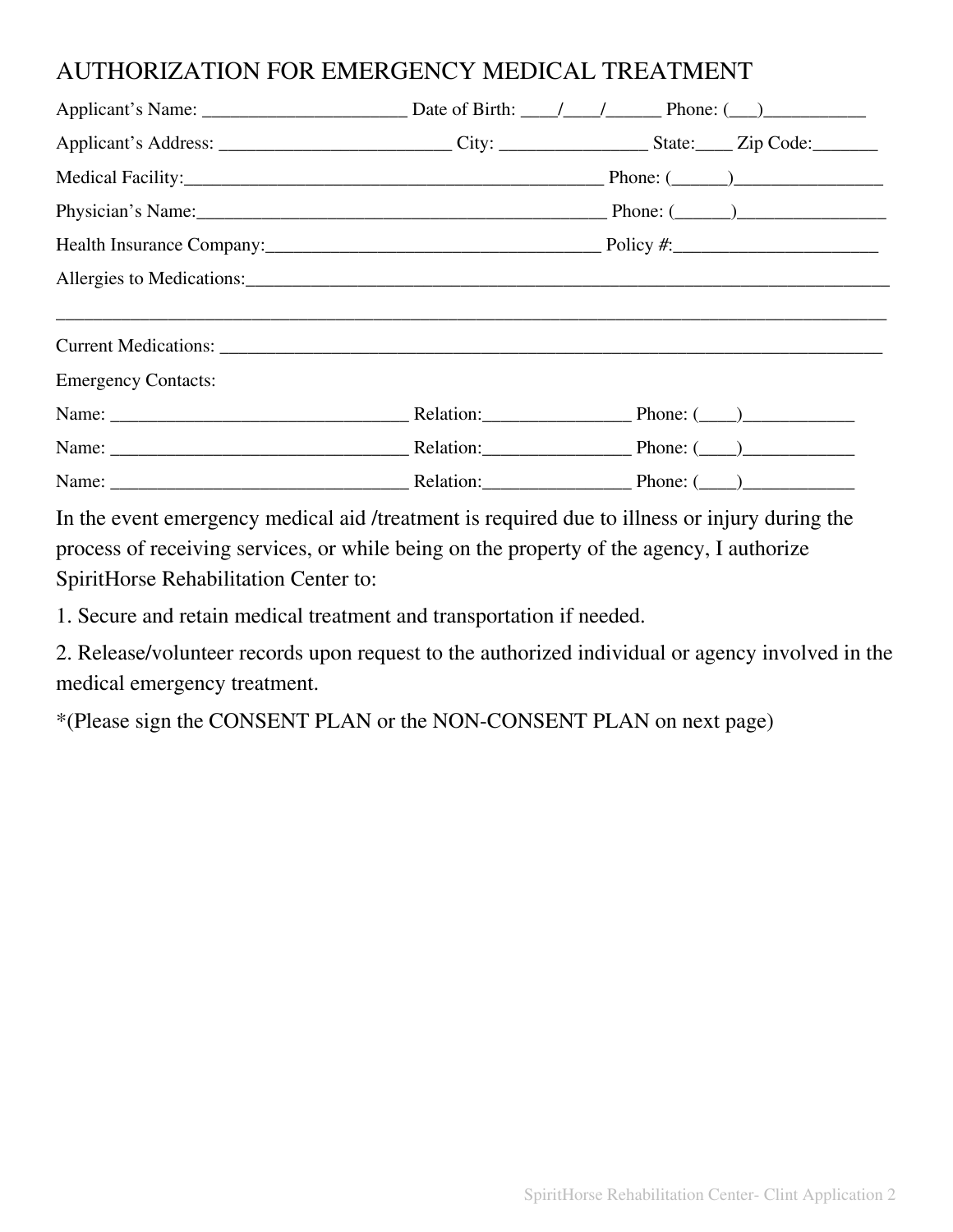## **AUTHORIZATION FOR EMERGENCY MEDICAL TREATMENT**

#### **Consent Plan**

I DO give authorization that may include x-ray, surgery, hospitalization, medication, and any treatment procedure deemed "life saving" by the physician. This provision will only be invoked if the emergency contact person(s) above is unable to be reached.

| If under 18 years of age, parent/guardian signature required below.                                                                                                                                                                                                                              |  |
|--------------------------------------------------------------------------------------------------------------------------------------------------------------------------------------------------------------------------------------------------------------------------------------------------|--|
|                                                                                                                                                                                                                                                                                                  |  |
| <b>Non-Consent Plan</b>                                                                                                                                                                                                                                                                          |  |
| I DO NOT give my consent for emergency medical treatment aid in the case of illness or injury<br>during the process of receiving services or while being on the property of the agency. In the<br>event emergency treatment aid is required; I wish the following procedures to take place:      |  |
|                                                                                                                                                                                                                                                                                                  |  |
| If under 18 years of age, parent/guardian signature required below.                                                                                                                                                                                                                              |  |
| PHOTO AND VIDEO CONSENT                                                                                                                                                                                                                                                                          |  |
| authorize the use and reproduction by SpiritHorse Rehabilitation Center of any and all<br>photographs, video/audio materials taken of me for the purpose of on-going studies, educational<br>activities, exhibitions, promotional materials or for any other use for the benefit of the program. |  |
| If under 18 years of age, parent/guardian signature required below.                                                                                                                                                                                                                              |  |
|                                                                                                                                                                                                                                                                                                  |  |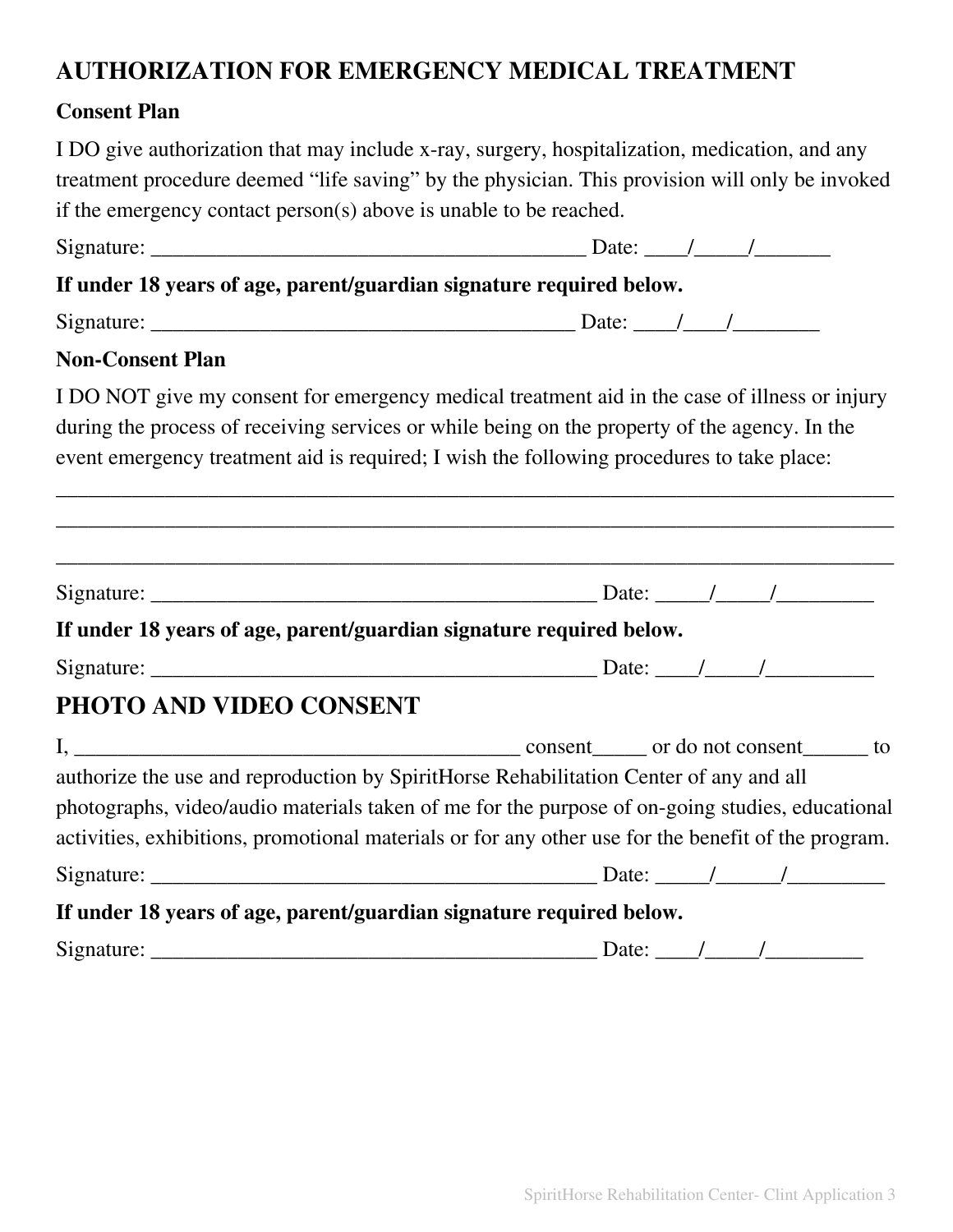# **CONTRACT TO ASSUME RISK AND WAIVE LIABILITY SPIRITHORSE REHABILITATION CENTER AND CANAAN LAND RANCH**

I certify that I am an adult signing on my own behalf or that of my minor child named\_\_\_\_\_\_\_\_\_\_\_\_\_\_\_\_\_\_\_\_\_ and that I wish to participate in riding and horsemanship lessons at SpiritHorse Rehabilitation Center located at Canaan Land Ranch 400 County Road 3821 San Antonio, TX.

\_\_\_\_\_\_\_ I understand that payment in full is required prior or during the lesson. Any payment arrangements between participant and SpiritHorse Rehabilitation Center will be in writing and attached to this contract. Participants are responsible for showing up to lessons on time as lessons will not be extended to account to tardiness.

If I am planning to miss a lesson I will notify the instructor 3 days prior and will make arrangements to reschedule at that time. In the event that I am forced to miss a lesson they or responsible party will notify the instructors within 1 hour of lesson. Failure to notify the instructor will result in forfeit of lesson and full payment. Any mitigating circumstances will be addressed on as needed basis. Likewise should the instructors need to cancel lessons for weather or other unforeseen events, all participants will be notified at least one hour prior to the lesson.

\_\_\_\_\_\_\_ I understand that proper attire must be worn for all riding lessons. This is to include long pants, shirt that can be tucked in, closed in shoes/boots with heel.

\_\_\_\_\_\_\_ Dehydration is common when working outdoors; make sure you have water at every lesson.

\_\_\_\_\_\_\_ SpiritHorse Rehabilitation Center recommends and has made me aware that it is my choice to wear a properly fitted riding helmet that meets ASTM standard #F163-8. Helmets at the center are based on availability and may not be provided for me. I have also been notified that should I choose to pursue jumping or other riding activities that require going over obstacles on horseback an approved helmet will be required.

\_\_\_\_\_\_\_ I understand that riding horses and working within the environment may have inherent dangers and that serious injury may be caused in a horse related accident. A horse related accident includes but is not limited to: being stepped on, kicked, or otherwise struck by a hoof, bitten, pushed, knocked over, or fall from a horse.

\_\_\_\_\_\_\_ SpiritHorse Rehabilitation Center employees and volunteers have made me aware that it will use all reasonable care in their selection of horses it allows me or my child to ride. I understand that by nature horses are skittish and unpredictable animals and that even the quietest of horses can occasionally act in an unanticipated manner. I understand that the instructors at SpiritHorse Rehabilitation Center cannot prevent all accidents and I do not expect them to do so. I have been specifically advised that falling from a horse is in fact a normal occurrence in learning to ride.

\_\_\_\_\_\_\_ I understand that according to Texas Equine Activity Statute Section 87.003 Limitation on Liability Canaan Land Ranch and its instructors are not liable for any damages to persons or property so as the damages incurred were from the dangers or conditions that are an inherent risk of an equine activity. For more information please refer to the Texas Equine Activity Limitation of Liability Act.

#### I have read this contract, understand it completely and sign it voluntarily with full knowledge of its consequences.

| Participants Signature:      | Date: |  |
|------------------------------|-------|--|
| Parents/Guardians Signature: | Date: |  |
|                              |       |  |